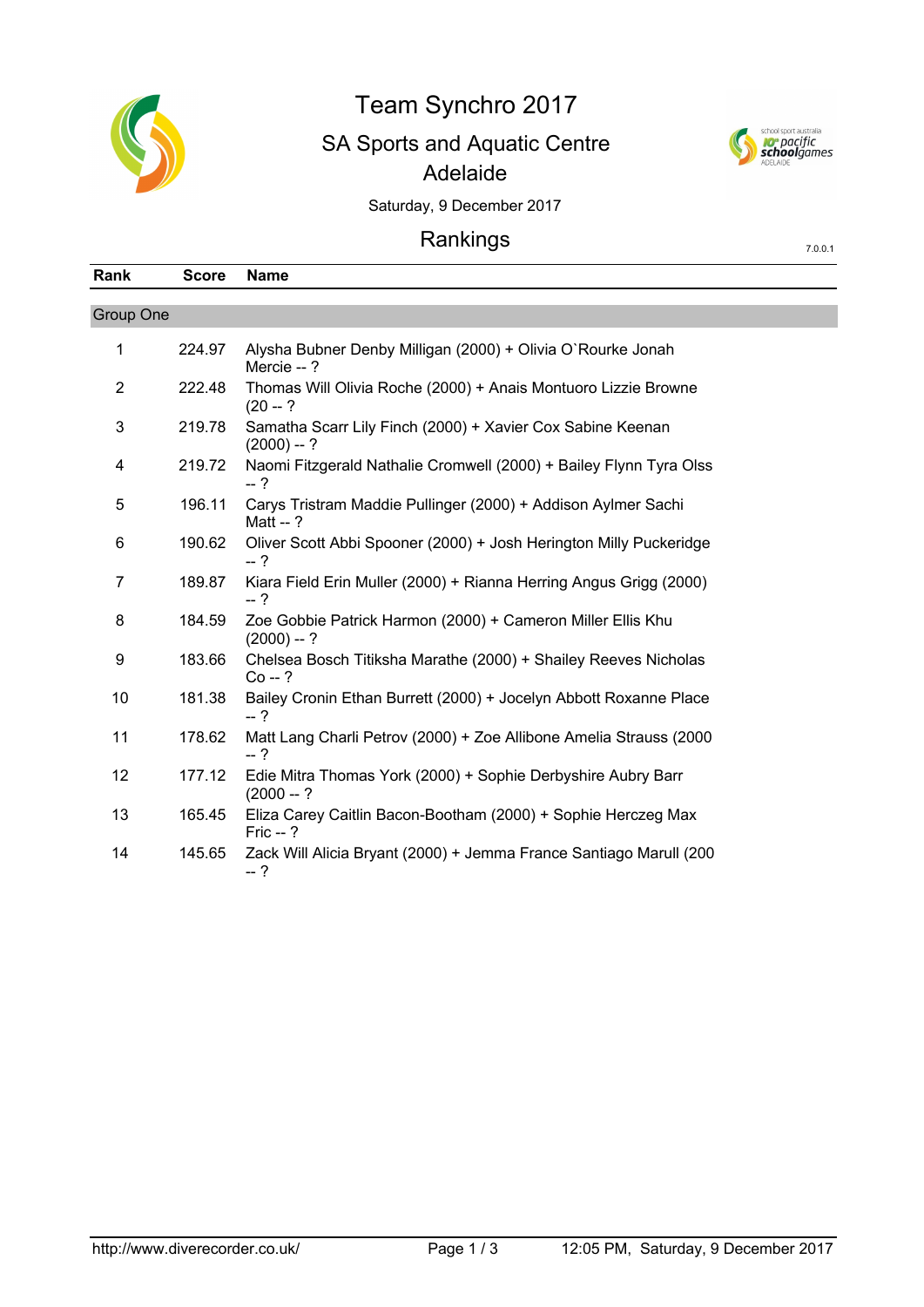| Rank             | <b>Score</b> | <b>Name</b>                                                                         |  |  |  |
|------------------|--------------|-------------------------------------------------------------------------------------|--|--|--|
|                  |              |                                                                                     |  |  |  |
| <b>Group Two</b> |              |                                                                                     |  |  |  |
| 1                | 231.60       | Sophia James Emily Pearson (2000) + Elara Sando Hudson Skinner<br>$(20 - Sync + ?)$ |  |  |  |
| $\overline{2}$   | 227.28       | Oliver Verner Cameron Miller (2000) + Shakira Tyson Jaxon<br>Bowshire --?           |  |  |  |
| $\mathbf{3}$     | 221.46       | Ryan King Chris Harris (2000) + Emily Webb Luis Fazzalari (2000) --<br>2            |  |  |  |
| 4                | 216.72       | Piper Bennett Sophia Horbach (2000) + Harry Davies Alyssa Bond<br>$(20 - ?)$        |  |  |  |
| 5                | 204.48       | Jasmine Barrett Tysa Miles (2000) + Chris Bednar Benjamin Wilson<br>$(-2)$          |  |  |  |
| 6                | 200.25       | Billie Bennett Kiara Milligan (2000) + Riki Lethbridge Harry Gresh --               |  |  |  |
| $\overline{7}$   | 193.68       | Lachlan Ngyuen Sienna Cushen (2000) + Flynn Lanz Kate Bryant<br>$(2000 - ?)$        |  |  |  |
| 8                | 193.08       | Alexandria Sando William Whitehead (2000) + Lachlan Abbott<br>Imogen $-$ ?          |  |  |  |
| 9                | 191.94       | Grace Barrett Chelsea Bosch (2000) + Frazer Tavener Kira Crescitel<br>$-2$          |  |  |  |
| 10               | 166.38       | Sophie Ross Mia Robinson (2000) + Sarah Malcolm Prakhha Joshi<br>$(200 - ?)$        |  |  |  |
| 11               | 161.01       | Max Renieris Nathan Houkamau (2000) + Philomena Grigg Bhavika<br>$Ping - ?$         |  |  |  |
| 12               | 154.77       | Paige Jackson Theo Smith (2000) + Markus Parinetto Kian Harrison<br>$(-2)$          |  |  |  |
| 13               | 149.37       | Will Hearn Manohara Sharma (2000) + Alex Ibrahim Georgia Hall<br>$(200 - ?)$        |  |  |  |